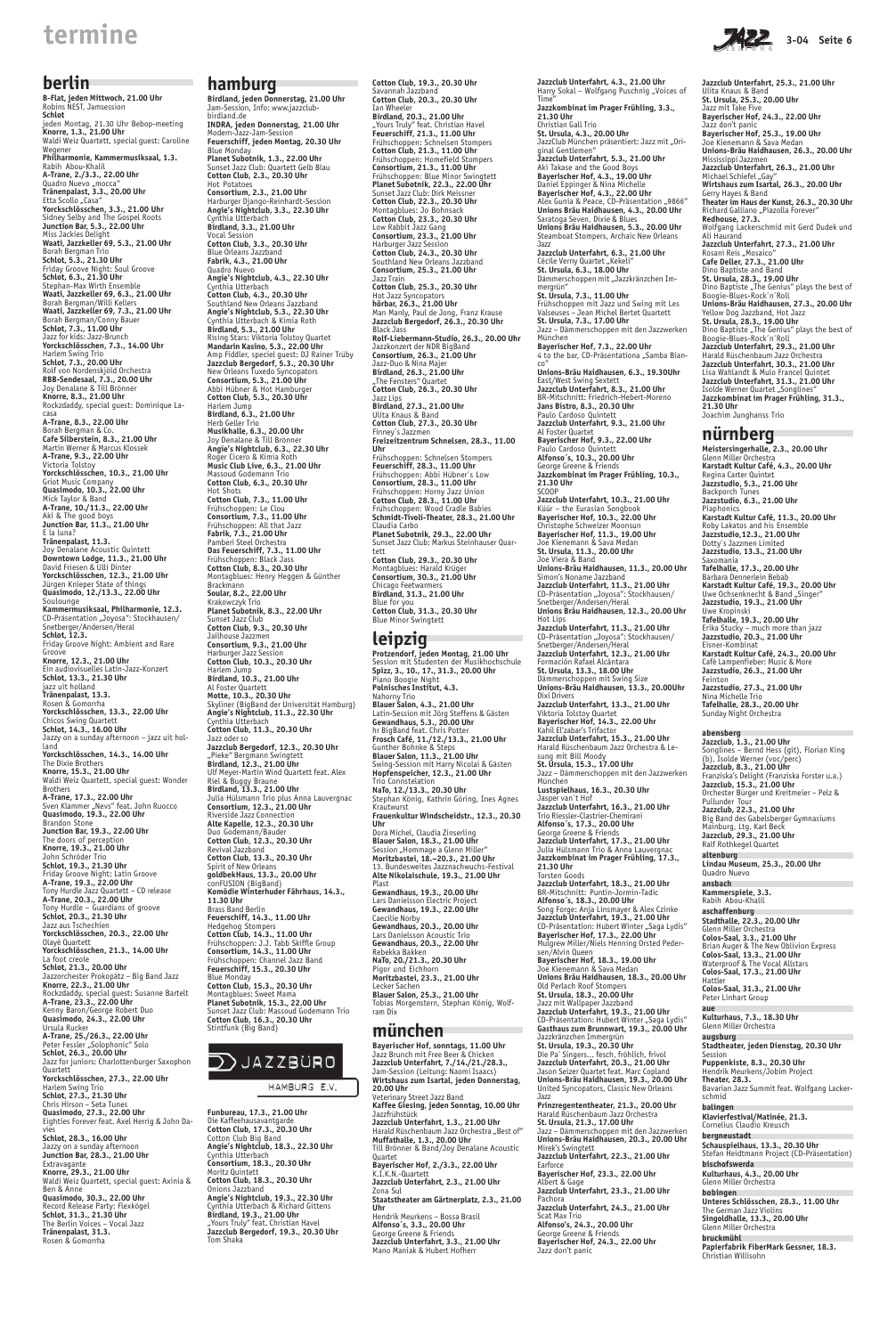## termine, veranstaltungsorte and the series of the series of the series of the series of the series of the series

**butzbach**

**chemnitz**

**dachau**

Pieces of jazz **Schloss, 12.3.**

Papajo

Kornstad Trio **darmstadt**

**22.00 Uhr** Olaf Ton

**dornbirn**

Beady Belle **dresden**

xxx-jam-session

JazzCZ: Flavours

xxx-jam-session

JazzCZ: In2Funk

Erdmann 2000 **düsseldorf**

**ehingen**

**eisenach**

Victoria Tolstoy

**Bürgerhaus, 12.3., 20.00 Uhr** Glenn Miller Orchestra **Rathaus-Passage Innenhof, 19.3., 21.00 Uhr** Rezband Quartett, Magdalena Rezkova **Cafe Teufelhardt, 6.3., 21.00 Uhr** Carlos Bica & Ana Brandao **Cafe Teufelhardt, 12.3., 21.00 Uhr Cafe Teufelhardt, 27.3., 21.00 Uhr Gewölbekeller unterm Jazzinstitut, 5.3., Gewölbekeller, 8./9.3., 20.30 Uhr** Black and White Coooperation **Gewölbekeller, 12.3., 20.30 Uhr** Uli Partheils Playtime & Rüdiger Gieselmann **Gewölbekeller, 26.3., 22.00 Uhr** Bessunger Jam Session **Spielboden, 2.3., 20.30 Uhr** Harry Sokal & Wolfgang Puschnig feat. Gerald Veasley & Jojo Mayer **Spielboden, 16.3., 20.30 Uhr Neue Tonne, 5.3., 21.00 Uhr** Lars Haake Quartett **Neue Tonne, 9.3., 21.00 Uhr Neue Tonne, 11.3., 21.00 Uhr** Michael Musillami Trio **Neue Tonne, 12.3., 21.00 Uhr Neue Tonne, 18.3., 21.00 Uhr** Jazzgesangsstudenten im Konzert **Neue Tonne, 19.3., 21.00 Uhr** Michael Schiefel Trio **Neue Tonne, 23.3., 21.00 Uhr Neue Tonne, 26.3., 21.00 Uhr Neue Tonne, 27.3., 21.00 Uhr Tonhalle, 9.3., 20.00 Uhr** Glenn Miller Orchestra Lindenhalle "Kleiner Saal", 14.3., 19 Uhr Olaf Polziehn Trio feat. Harry Allen **Malzhaus, 7.3., 20.00 Uhr** Paul Ronning und Thorsten Walther **Malzhaus, 11.3., 20.00 Uhr Malzhaus, 13.3., 20.00 Uhr** Gerard Presencer Group **Malzhaus, 21.3., 20.00 Uhr essen Grillo-Theater, 8.3.** Rabih Abou-Khalil **erlangen Kulturzentrum E-Werk, 7.3., 20.30 Uhr** T. Jäschke Quartett feat. M. Schleinkofer **erfurt Jazzclub Fischmarkt, 6.3.** Haens'che Weiss & Vali Mayer **Jazzclub Fischmarkt, 12.3.** Germania Jazz Debakel **Jazzclub Fischmarkt, 20.3.** Trio **Jazzclub Fischmarkt, 26.3.** Dixie Friends Krombach **freiburg Konzerthaus, 24.3., 20.00 Uhr** Glenn Miller Orchestra **freising Lindenkeller, 5.3., 20.00 Uhr** Weihenstephaner Hochschulbigband **fürstenfeld Kleiner Saal, 17.3., 20.00 Uhr** JazzFirst Konzert: Jasper van´t Hof **goslar Odeon-Theater, 15.3., 20.00 Uhr** Glenn Miller Orchestra **halle Ulrichskirche, 7.3., 16.00 Uhr** Dutch Swing College Band **Turm, 14.3., 20.00 Uhr** Alex Gunia Peace **hamm Festsaal des Maximilianpark, 10.3., 20.00 Uhr** Glenn Miller Orchestra **heidelberg Karlstorbahnhof, 6.3.** Rabih Abou-Khalil **Kulturzentrum, 12.3.** J. Landesberger Organ Trio feat. Lancy Falta **ingolstadt Audi Forum, 11.3., 20.00 Uhr** The Big Chris Barber Band **irsee Festsaal Kloster, 6.3., 20.00 Uhr** Trio Emanuel **jena Café Wagner, 9.3., 21.00 Uhr** The Tiptons feat. Jessica Lurie **Kurz & Klein Kunstbühne, 11.3., 20 Uhr** Archaic Pop Stuff **Kasablanca, 12.3., 19.00 Uhr** BigBand der Musikschule Jena **Café Wagner, 16.3., 21.00 Uhr** Olaf Ton **Café Wagner, 22.3., 21.00 Uhr** The Vandermark Five **Café Wagner, 25.3., 21.00 Uhr** Bartmes **kamp-lintfort Stadthalle, 11.3., 20.00 Uhr** Glenn Miller Orchestra

Olaf Kübler Quartet

Kantstr. 12A, Tel. 312-8086, www.quasimodo.de **Ratskeller Köpenick**<br>Alt Köpenick 21, Tel. 655 51 78<br>**Rickenbackers Music Inn**<br>Bundesallee 194b, Tel. 85 72 67 80,<br>www.rickenbacker.de

**altenburg (03447) Music-Hall** Gabelenzstraße 2, Tel. 50 69 55 **arnstadt (03628) Haus zum Schwarzen Löwen**<br>Unterm Markt 1 **aschaffenburg (06021) Colos-Saal** Roßmarkt 19, Tel. 272 39 **bad aibling (08061)** Kurhaus, Wilhelm-Leibl-Platz 3, Tel. 2013 **bad harzburg(05322)** Jazz-For-Fun Bad Harzburg e.V. Breite Strasse 8, Tel. 90960 (www.jazzclubharzburg.de) **bamberg (0951) Jazzkeller Bamberg** Obere Sandstr. 18, Tel. 537 40 **bayreuth (0921) Podium** Gerberplatz 1, Tel. 653 83

> **darmstadt (06151)**<br>**Jazz-Institut** (www.jazzinstitut.de)<br>Bessunger Straße 88d, Tel. 96 37 00, **deisenhofen (089)**

**dresden (0351) Dixiebahnhof**<br>Dresdner Str. 107, Tel.: 035205/70875,<br>www.dixiebahnhof.de<br>Jazzclub neue tonne e.V. Königstr. 15, www.jazzclub-tonne.de **kleine szene** Bautzner Str. 107, Tel. 491 17 05 **Kulturpalast Dresden** Schlosstraße 2, Tel. 486 60 **Riesau Efau – Kulturzentrum** Adlergasse 14–16, Tel. 866 02 11 **Scheune**<br>Alaunstraße 36–40, Tel. 804 55 32

**eisenach (03691) Jazzkeller "Alte Mälzerei"**<br>Palmental 1, Tel. 21 14 90

**berlin (030) Atalante** Richardstr. 112, Tel. 681 84 97 **Arena** Eichenstr. 4, Tel. 533 20 30, www.arena-berlin.de **ABC Jazzbar** Schiffbauerdamm 11<br>**Ausland**<br>Lychener Str. 60<br>B**leibtreustr. 1, Tel. 313 25 50, www.wak.com/a-trane/<br>Badenscher Hof<br>Badenscher Hof** Badensche Str.29, 861 00 80, www.badenscherhof.de **Bebop Café** Williband-Alexis-Str. 40, Tel. 695 085 26, www.bebop-bar.de **B-Flat** Rosenthaler Str. 13, Tel. 280 63 49 **Blisse 14** Blissestr. 14, Tel. 821 20 79, www.blisse14.de **Café Bilderbuch** Akazienstr. 28 **Cafe Silberstein** Oranienburgerstr. 27, 2812095 **Flöz** Nassauische Str. 37, Tel. 861 10 00, www.floez.com **Grüner Salon** Rosa-Luxenburg-Platz 2, Tel. 28 59 89 36, www.gruener-salon.de **Harlem**<br>Rodenbergstr. 37, www.harlem-berlin.de<br>Jazztreff Karlshorst<br>Kulturhaus Karlshorst, Tel. 509 85 81<br>Jun**ction Bar** Gneisenaustr.18, Tel. 6946602, www.junction-<br>bar.de<br>**Kaiserhof**<br>**Kaiserhof**<br>**Kaiserhof**<br>**Kaikscheune**<br>**Kaikscheune (Rould Ally Schermer)**<br>**Kaikscheune Weltlaterne.de<br>Nestorstr. 22, Tel. 892 65 85,<br>Www.diekleineweltlaterne. Nocti Vagus** Saarbrücker Str. 36-38, Tel. 74 74 91 23, www.noctivagus.de **Passionskirche** Marheinekeplatz 1, Tel. 69 40 12 41 **Podewil** Klosterstr. 68-70, Tel. 24 74 96, www.podewil.de **Quasimodo**

Bayerischer Platz 1, Tel. 124 57 60<br>**Hopfenspeicher**<br>Oststr. 38, Tel. 9904880<br>**Kulturbund-Haus bei "Tonelli's"**<br>Elsterstaße 35, Tel. 98 00 324<br>Moritzbastei Universitätsstraße 9, Tel. 70 25 90<br>**Protzendorf**<br>Beethovenstraße 17, Tel. 211 69 19<br>**Schaubühne Lindenfels**<br>Karl-Heine-Straße 50, Tel. 48 46 20<br>Spizz Jazz & Music-Club<br>Markt 9, Tel. 96 08 043 **maisach (08141) Bräustüberl** hauptstr. 24, Tel. 942 10

**Jazzclub Hirsch Jazzciub IIII schi**<br>Auf dem Gries 8, Tel

**veranstaltungsorte**

Wagnerstr. 1, Tel. 39 94 82<br>**Steinwayhaus München**<br>Landsberger Str. 336, Tel. 759 16 45<br>**St. Ursula Schwabing**<br>Herzog-Str. 29, Tel. 39 49 97, www.sankt-ursula.de<br>**Unionsbräu Haidhausen, Malzkeller** Einsteinstr. 42, Tel. 47 76 77

Am Karlsplatz A 52, Tel. 412 33, www.birdland.de **nürnberg (0911) JazzStudio Nürnberg e.V.**<br>Paniersplatz 27/29, Tel. 22 43 84

**Karstadt Kultur Café** Königsstr. 14, Fax 213 20 55<br>**Tafelhalle**<br>Äußere Sulzbacherstr. 62, Tel. 231 25 30

www.piano.de **passau (0851) Scharfrichter Haus** Milchgasse 2, Tel. 359 00, www.scharfrichter-haus.de

**pfaffenhofen (08441) Künstlerwerkstatt** Münchener Str. 68, Tel. 821 08, www.kuenstlerwerkstatt-pfaffenhofen.de

#### **karlsruhe Tollhaus, 25.3., 20.30 Uhr** Blond **kassel Jazz im Frizz, 3.3., 20.30 Uhr** Trio Ivoire **kaufbeuren Kunsthaus, 21.3., 19.00 Uhr** Trio Küür **Märzenburg, 14.3., 20.00 Uhr** Jazz-Session der Allgäuer Jazz-Initiative **köln Gürzenich, 8.3., 20.00 Uhr** Glenn Miller Orchestra **Loft, 14.3., 20.30 Uhr** Stefan Heidtmann Project (CD-Präsentation) **kronach Kreiskulturraum, 14.3., 17.00 Uhr** Glenn Miller Orchestra **landsberg Stadttheater, 26.3., 20.00 Uhr** phrased silence **Foyer, 29.3., 20.30 Uhr Jazz Session magdeburg Jazz in der Kammer, 15.3.** Stefan Heidtmann **maisach Bräustüberl, 28.3., 11.00 Uhr** Dino Baptiste and Band **marburg Jazzclub, 16.3.** Stefan Heidtmann **marktoberdorf Filmburg, 4.3., 20.00 Uhr** Horns Up **Filmburg, 27.3., 20.00 Uhr** The German Jazz Violins **memmingen PiK, 3.3., 20.00 Uhr** Jazz Session **PiK, 6.3., 20.00 Uhr** Klaus Paier Trio String Quartett **Maximilian-Kolbe-Haus, 21.3., 20.00 Uhr** Dave Holland Quintett **mering Bürgerzentrum Schloßmühle, 26.3., 19.00 Uhr** Wolfgang Lackerschmid & Stefanie Schlesinger **miltach Musikkeller in Schloss Miltach, 5.3., 21 Uhr** Take Three **Musikkeller in Schloss Miltach, 13.3., 21.00 Uhr** Thomas Schöfer Quartett feat. Bill Molenhof **Musikkeller in Schloss Miltach, 26.3., 21.00 Uhr** Interpolation **Musikkeller in Schloss Miltach, 27.3., 21.00 Uhr** Guilty As Charged



**Freizeitzentrum Schnelsen** Hamburg-Schnelsen, Wählingsallee 18, Tel. 550 22 20 **goldbekHaus** Moorfuhrtweg 9, Tel. 2787020, www.godbekHaus.de **Jazz Club Bergedorf** Weidenbaumweg 13–15 **Komödie Winterhuder Fähre** Hudtwalckerstr. 13 **mojo club** Reeperbahn 1, St. Pauli, Tel. 43 30 39, www.mojo.de **Motte** Eulenstr. 43, Tel. 3992620 **OW3** Spadenteich 1, Tel. 280 43 07 **Subotnik-Theater N.N. Hamburg e.V.** Hellkamp 68, Tel. 38 61 66 88 **ingolstadt (0841) Eiskeller** Jesuitenstr. 17, Tel. 0171/863 94 03 **Neue Welt** Griesbadgasse 7, Tel. 324 70 **ismaning (089) Jan's Bistro** Kirchplatz 4, Tel. 96 54 25 **jena (03641) Rosenkeller** Johannisstr. 13, Tel. 93 11 90 **Studentenhaus Wagner<br>Wagnergasse 26, Tel. 93 06 80<br><b>Volkshaus**<br>Carl-Zeiß-Platz 15, Tel. 59 00 13 **kaufbeuren (08341) Märzenburg** Äußere Buchleuthe 35, Tel. 402 42 **kempten (0831) Meckatzer Bräuengel<br>Prälat-Götz-Str. 17, Tel. 565 65 89<br><b>Wirthaus "Klecks" am Hofgarten**<br>Rottachstr. 17, Tel. 149 00 **landsberg (08191) Sonderba** 

**Schlot** Chauseestr. 18, Tel. 448 21 60, www.kunstfabrikschlot.de **Soultrane** Kantstr. 17, Tel. 315 18 60, www.soultrane.de **Tränenpalast** Reichstagufer 17, Tel. 206 100-13, www.traenenpalast.de **Jazzkeller Treptow** Puschkinallee 5, Tel. 533 79 52, www.jazzpages.com/jazzkellertreptow **Ufa Fabrik** Victoriastr. 10-18, Tel. 75 50 30, www.ufa-fabrik.de **Waati u**<br>Ihardstr, 30, Tel. 2835742 **Die Wabe** Danziger Str. 101, Tel. 42 40 25 25, www.wabe-berlin.de **Yorkschlösschen** Yorckstr. 15, Tel. 215 80 70, www.yorkschloesschen **chemnitz (0371)** Bier- und Brausebad<br>Fritz-Matschke-Str. 14, 666 13 33<br>Larry's Pub<br>An der Markthalle 1–3, Tel. 694 56 75<br>Wasserschloss Klaffenbach<br>Wasserschlossweg 6, Tel. 26 63 50<br>Zwickauer Straße 152, Tel. 38 39 03 10 **dachau (08131) Cafe Teufelhart/jazz e.V. dachau** Augsburger Str. 8, Tel. 711 33

**Gasthof Weißbräu** Hubertusplatz, Tel. 61 30 56 37

**dessau (0340) Marienkirche** Am Schlossplatz, Tel. 221 11 25 **dortmund (0231)**

**domcil e.V.** Leopoldstr. 60, Tel. 52 83 85

Drum'n'Bass Night **Piano Metz, 13.3.** Jermaine Landsberger Trio **Leerer Beutel, 18.3., 20.30 Uhr**

**ebersberg (08092) Altes Kino** Eberhardstr. 3, Tel. 202 55

**ehingen (07391) Jazzclub Ehingen e.V.** Alter Postweg 11, Tel. 48 28

**erding (08122) Duchesse** Lange Zeile 5, Tel. 201 46

**erfurt (0361)**

**Jazzkeller**<br>Fischmarkt 13–16, Tel. 642 26 00, www.jazzclub-<br>erfurt.de

**erlangen (09131)**

**Kulturzentrum E-Werk** Fuchsenwiese 1, Tel. 80 05-0, www.e-werk.de

**frankfurt/main (069)**

**Jazzkeller Summa Summarum** Klappergasse 2, Tel. 62 68 00

**Blauer Salon, KOSMOS-Haus** Gottschedstr. 1, Tel. 233 44 22 **Gewandhaus zu Leipzig** Augustusplatz 8, Tel. 127 00 **Gosebrauerei Bayerischer Bahnhof miltach**

**Jazzclub Unterfahrt**<br>Einsteinstr. 42/44, Tel. 448 27 94<br>**Jazzbar Vogler**<br>Rumfordstr. 17, Tel. 29 46 62 Wirtshaus "Zum Isartal" Brudermühlstr. 2, Tel. 77 21 21 **neuburg (08431) Birdland-Jazz-Club Kultur- und Tagungszentrum Murnau,** J. Bleibel Trio feat. W. Lackerschmid **Jazzclub Birdland, 5.3., 20.30 Uhr Jazzclub Birdland, 12.3., 20.30 Uhr Jazzclub Birdland, 13.3., 20.30 Uhr Jazzclub Birdland, 19.3., 20.30 Uhr** Marc Copland/Jason Seitzer Quartet **Jazzclub Birdland, 26.3., 20.30 Uhr Jazzclub Birdland, 27.3., 20.30 Uhr Stadthalle Heimathaus, 20.3., 20.00 Uhr Piano Bühne Kleinhenz, 26.3., 20.00 Uhr** Gretje Kauffeld und Dirk Rauffeisen-Trio **Künstlerwerkstatt, 13.3., 21.00 Uhr Künstlerwerkstatt, 19.3., 21.00 Uhr Künstlerwerkstatt, 25.3., 21.00 Uhr** Cécile Verny Quartett – Woman in Jazz **Thon-Dittmer-Palais, 6.3., 19.30 Uhr Kunstforum Ostd. Galerie, 27.3., 20 Uhr** Lajos Dudas & Philipp van Endert **rohrbach KulturWerkhalle, 6.3., 20.00 Uhr** Balkan-Klezmer & Zigeunermusik **KulturWerkhalle, 13.3., 20.00 Uhr** Hugo Siegmeth Quartett **KulturWerkhalle, 27.3., 20.00 Uhr** Rudi Trögl Trio – Guitar Jazz **rosenheim Le Pirate, 3.3., 20.30 Uhr** The Samerberg Jazzensemble VII **Happinger Hof, 6.3., 20.00 Uhr** Hot Hazelnuts **Le Pirate, 7.3., 20.30 Uhr** Jazz Jam Session **Le Pirate, 10.3., 20.30 Uhr** Martin Stolz Trio **Le Pirate, 14.3., 20.30 Uhr** "K3" feat. Ranajit Sengupta & Indranil Mallick **Le Pirate, 17.3., 20.30 Uhr** The Chargers **Le Pirate, 21.3., 20.30 Uhr** Songforge **Le Pirate, 29.3., 20.30 Uhr** Lisa Wahlandt meets Mulo Francel **saarbrücken Congresshalle, 23.3., 20.00 Uhr** Glenn Miller Orchestra **schorndorf Session 88, 7.3., 11.00 Uhr** Jazzfrühschoppen mit Rax Riegel & Freunde **Session 88, 20.3., 20.30 Uhr** Soma **Session 88, 30.3., 20.00 Uhr** St. Charles High School BigBand **schweinfurt Disharmonie, 4.3., 21.00 Uhr** Milonga **Disharmonie, 6.3., 20.30 Uhr** Ronnie Taheny **Disharmonie, 11.3., 21.00 Uhr** Milonga **Disharmonie, 12.3., 20.30 Uhr** Abi Wallenstein feat. S. Baker & M. Rötger **Disharmonie, 18.3., 20.30 Uhr** Los Gringos del Tango **Hotel Mercure, 21.3., 11.30 Uhr** Jazzbrunch mit Sextett light **Disharmonie, 25.3., 21.00 Uhr** Milonga **Disharmonie, 27.3., 20.30 Uhr** Jazz am Main: "Take Five" Jam plays Brubeck **sonthofen Kulturwerkstatt, 18.3., 20.00 Uhr** Mia Weirich/Tiny Schmauch: Jazz au chocolat **tübingen Zentrum Zoo, 4.3.** Rabih Abou-Khalil **villingen Jazzclub, 20.3.** Stefan Heidtmann **weilheim Hemingways, 10.3., 20.30 Uhr** Jazz Session

**Schloss Miltach, Musikkeller** Tel. 30 50 44 www.schloss-miltach.de **mindelheim (08261) Forum** Theaterplatz 1, Tel. 16 44

**münchen (089) Alfonso's Live-Music Club** Franzstr. 5, Tel. 33 88 35 **Bayerischer Hof, Nightclub, Palais Keller** Promenadenplatz 2–6, Tel. 21 20 00<br>**Café am Beethovenplatz,**<br>Goetheplatz 51, Tel. 54 40 43 48 www.mariandl.com **Café Deller** Ungerer Str. 75, Tel. 361 22 25 **Eisbach, Bar und Küche** Marstallplatz 3, Tel. 22 80 16 80 **freies musikzentrum münchen e.V.** Ismaninger Straße 29, Tel. 414 24 70 **Gasteig** Rosenheimer Str. 5, Tel. 480 98-614<br>**Gasthaus "Zum Brunnwart"**<br>Biedersteiner Str. 78, Tel. 361 40 58<br>**Glockenbachwerkstatt** Blumenstr. 7 **Herkulessaal** Max-Joseph-Platz1,Tel.179080, www.schloesser.bayern.de **Kaffee Giesing** Bergstr. 5, Tel. 692 05 79 **Jazz lines, ehemals Jazz & more** Theater im Haus der Kunst, Tel. 13 93 96 22 **Jazzkombinat im Prager Frühling** Ainmillerstr. 1/Ecke Leopoldstr., www.jazzkombinat.de **Lochhamer Einkehr** Lochhamer Str. 4 **Lustspielhaus** Occamstr. 8, Tel. 34 49 74, Tel. 45 87 50 00 **Max Emanuel Brauerei** Adalbertstr. 33, Tel. 271 51 58<br>Mister B.'s M**ister B.'s**<br>Herzog-Heinrich-Str. 38, Tel. 53 49 01<br>M**ohr-Villa, Freimann**<br>Situlistr. 73–75, Tel. 30 27 94 58<br>**Muffathalle**<br>Zellstr. 4, Tel. 45 87 50-10, www.muffathalle.de **Ruffini** Orffstr. 22–24, Tel. 16 11 60 **Schwabinger Podium**

**oberthulba (09736) Piano-Bühne im Piano-Center Kleinhenz, 97723 Oberthulba** Tel. 09736/657

**moosburg (08761)** City Sporthafen, Hamburg-Vorsetzen, Tel. 36 25 53/54

> **regensburg (0941) Alte Mälzerei**<br>Galgenbergstr. 20, Tel. 788 81 13<br>Jazzclub Regensburg Leerer Beutel<br>Bertoldstr. 9, Tel. 56 33 75, www.jazzclub-Bertoldstr. 9, T<br>regensburg.de **Piano Metz** Dr. Gessler-Str. 10, Tel. 575 75<br>M**useum Ostdeutsche Galerie**<br>Dr.-Johann-Maierstr. 5, Tel. 29 71 40<br>**music academy (Lokschuppen)**<br>Zollerstr. 1a, Tel. 511 44, www.music-college.com **rohrbach (08442) KulturWerkhalle/incontri**

Waaler Str. 7, www.incontri-ev.de

**rosenheim (08031) Le Pirate** Ludwigsplatz 5/1, Tel. 133 99

**schorndorf (07181) Jazzclub session 88** Hammerschlag 8

**schweinfurt (09721) Kulturwerkstatt Disharmonie** Gutermannpromenade 7, Tel. 730 98 98 **Stattbahnhof** Alte Bahnhofsstraße, Tel. 18 62 43

**sontheim (08336) Dampfsäg** Westerheimer Str. 8, Tel. 226

**ulm (0731)**

**Jazzkeller Sauschdall**<br>Prittwitzstr. 36, Tel. 26 40 00 18,<br>**ROXY – Kultur in Ulm**<br>Schillerstr. 1, Tel. 968 62-0, www.roxy.ulm.de

**unterschleißheim**

**Bürgerhaus** Rathausplatz 1, Karten: 089/310 09-200

**wangen (07522) Jazzpoint im Schwarzen Hasen** Beutelsau, Tel. 90 91 76

**weiden (0961) Ellie's Vorstadtcafe** Sebastianstraße, Tel. 346 12

**würzburg (0931) Meyer's Piano Bar** Dominikanergasse 43, Tel. 173 00 **Omnibus** Theaterstr. 10, Tel. 561 21

**freising (08161) Lindenkeller** Veitsmühlenweg 2, Tel. 509 30 **fürstenfeldbruck (08141) Veranstaltungsforum Fürstenfeld** Fürstenfeld 12, Tel. 66 65-120 **halle/saale (0345) Konzerthalle Ulrichskirche** Kleine Brauhausstr. 26, Tel. 221 30 21<br>**Neues Theater Halle**<br>Große Ulrichstraße 50, Tel. 205 00<br>**Opernhaus Halle**<br>Universitätsring 24, Tel. 202 64 58 **Turm im Jazzclub Halle** Kleine Ulrichstr. 24 A, Tel. 806 37 07 **hamburg (040) Atrium** Bernstorffstr. 93, Tel. 432 528 70, www.atriumkultur.de **Birdland** Gärtnerstr. 122, Tel. 40 52 77, www.jazzclub-birdland.de **Cotton Club** Alter Steinweg 10, Tel. 34 38 78, www.cotton.club.org **Fabrik** Barnerstraße 36, Tel. 39 10 70, www.fabrik.de

**Feuerschiff**

Georg-Hellmair-Platz, Tel. 58 21

**leipzig (0341) Akademixer Keller** Kupfergasse 3–5, Tel. 960 48 48 **Alte Nikolaischule, Aula** Nikolaikirchhof 2, Tel. 211 85 11 **murnau**

**28.3., 20.00 Uhr** Lynne Arriale Trio **münster**

**Stadtbücherei, 17.3.**

**Jazzclub, 17.3.** Stefan Heidtmann **neuburg a. d. Donau**

Gerri Allen

Victoria Tolstoy Quartet

Lajos Dudas/Philip Endert

Kenny Baron/George Robert

**neuss**

**Stadthalle, 21.3., 20.00 Uhr** Glenn Miller Orchestra

**neuwied**

Glenn Miller Orchestra **niedereschach**

Monty Alexander Trio

**Eschachhalle, 1.3., 20.00 Uhr** Glenn Miller Orchestra **oberstaufen**

**Globus, 14.3., 20.00 Uhr**

Jazz-Session **oberthulba-reith**

**offenburg Reithalle, 5.3.** Rabih Abou-Khalil **pfaffenhofen**

Colours in song

Legacy

Werkstatt-Jazzorchester-Oktett

**regensburg**

**Leerer Beutel, 5.3., 20.30 Uhr**

Quintessence Saxophone **Leerer Beutel, 13.3., 21.00 Uhr**

Max Wirth Ensemble

**Leerer Beutel, 19.3., 20.30 Uhr**

Los gringos del Tango

**Leerer Beutel, 28.3., 20.30 Uhr**

Musica Prima

**Leerer Beutel, 31.3., 20.30 Uhr**

Tuba, Tuba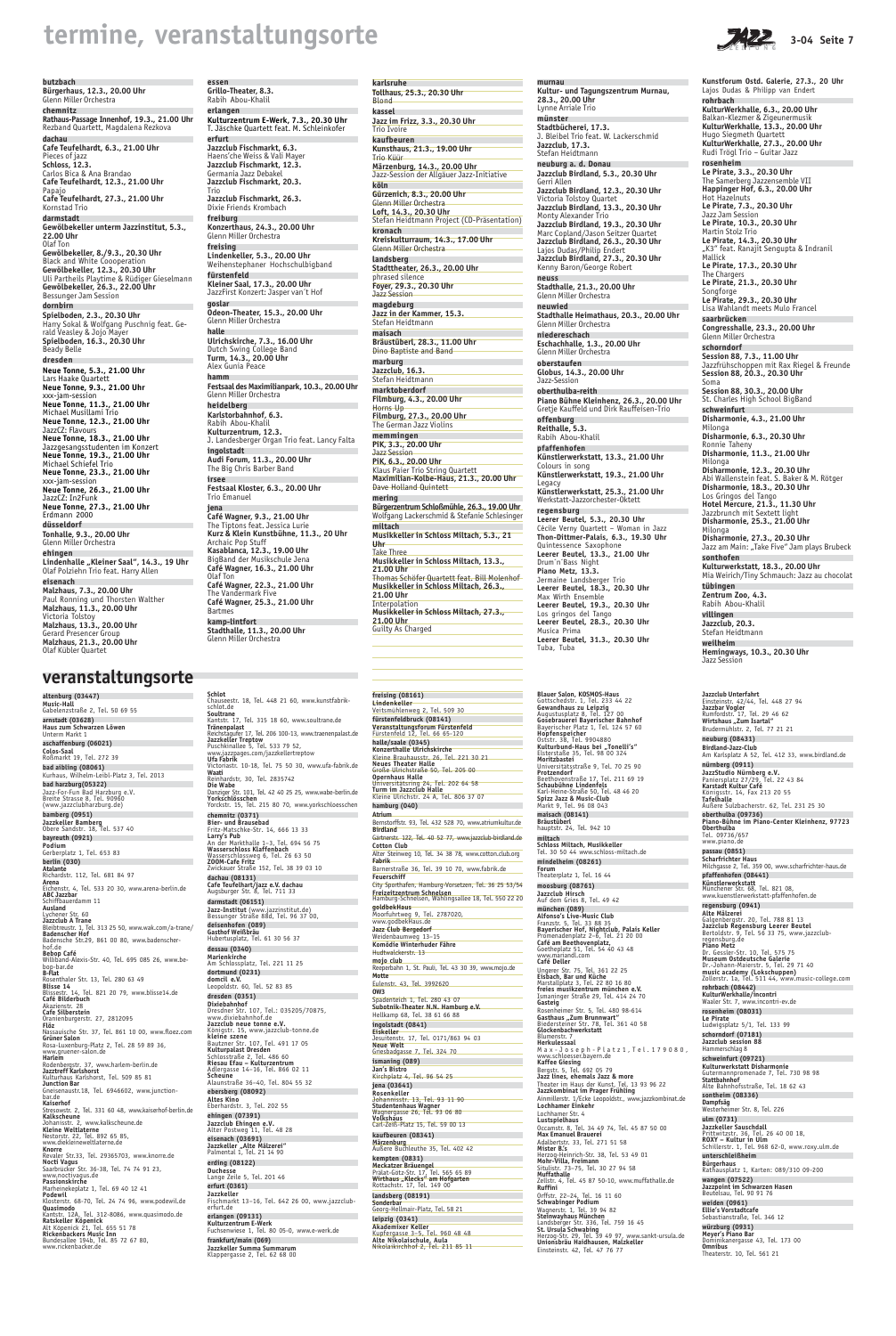# **kurz aber wichtig** 3/04 Seite 8



### **musiker-abc**

# **V**

## **Venuti, Joe**

**(geboren am 3. Dezember 1894 in Malgrate, Italien, gestorben am 16. August 1978 Seattle) Schon im vergangen Jahr wurde der 100. des laut einer Geburtsurkunde am 16.9.1903 in Philadelphia geborenen Geigers begangen. Glaubt man der Legende oder anderen Unterlagen, ist 2004 wieder ein Venuti-Jahr. Die älteste Mär, an der Venuti lange Jahre festhielt, behauptete, er sei am 1.9.1904 auf einem Schiff bei der Überfahrt seiner Eltern von Italien in die Vereinigten Staaten geboren worden. Ein Verwandter gab später zu: "Joe spielte schon gut Geige, als er aus diesem Boot stieg." Letztere Version wurde dann mit angeblichen Geburtsjahren 1897, 1898, 1899 untermauert. Vermutlich wusste Venuti, der selbst mit widersprüchlichen Angaben zur Verschleierung des Sachverhalts beigetragen hat, selbst nicht genau Bescheid. Es ist nicht unwahrscheinlich, dass er gebürtiger Italiener und somit der erste bedeutende in Europa geborene Jazzmusiker war. Tatsache ist, dass er es mit seiner Schiffsgeburts-Mär geleugnet hat. Konnte, durfte der größte weiße Jazzgeiger Amerikas kein Europäer sein? Im Jahre 1971 lebte Venuti mehrere Jahre in Italien; dort stellte er Nachforschungen über seine Herkunft an, die nichts erbrachten. Joe Venuti wurde laut kirchlicher Urkunden am 3. Dezember 1894 in Malgrate bei Lecco am Comer See geboren. Das dementierte er gegenüber den Autoren des Reclam Jazzführers. Hat er auch seine Geburt in Italien bestritten, so doch niemals seine italienischen Roots. Wie dem auch sei, Gründe ihn zu feiern, gibt es mehr als genug. Er verschaffte der Violine durch meisterhafte Technik und melodischen Einfallsreichtum Anerkennung als improvisatorisches Soloinstrument. Dabei entwickelte er auch neue Spieltechniken auf der Violine. Um etwa auf allen vier Saiten gleichzeitig zu spielen, klemmte er sie zwischen Bogenhaaren und der Holzstange ein und entlockte ihr bis dato ungehörte** akkordische Tonfolgen ("Loose Bow Fiddle"-Technik). Der Leiter der "Blue Four" **arbeitete in den 20er-Jahren eng mit dem Eddie Lang, einem Pionier der Jazzgitarre, zusammen. Die geschickten Arrangements** und der "klassische" Perfektionismus der **Band lässt sie als Vorläufer von kammermusikalischen Cool-Jazz-Gruppen der 50er-Jahre erscheinen. Der Drive und die Wahl ihrer Instrumente machen sie wiederum zu Vorgängern von Django Reinhardt und Stéphane Grappelli und somit** auch aller Gruppen des so genannten "Zi**geunerjazz". Und schließlich ist er wohl der Jazzer, über den am meisten Anekdoten im Umlauf sind. Ob er Paul Whitemans Geige öffentlich zerbiss oder Langs**



Dave Holland (bass), Chris Potter (sax), Robin Eubanks (trombone), Steve Nelson (vibraphone), Nate Smith (drums)

en CD "Shining On You" (ACT 9701-2) aus der bewährten Feder von Star-Pianist Esbjörn Svensson interpretiert (auch 13. Ufa **München**). Am **11.** kommen die Freunde des englischen Revival-Jazz im Audi Forum **Ingolstadt** bei der unverwüstlichen **Big Chris Barber Band** auf ihre Kosten.

**Gitarre an Starkstrom anschloss, er war als verrückter Witzbold ebenso bekannt wie als Violin-Virtuose. Marcus A. Woelfle**

> Bürgerhaus Unterschleißheim Rathausplatz 1 85716 Unterschleißheim Kartenvorverkauf: in<br>Unterschleißheim 089/310 09-200 tickets.forum@ush.bayern.de und an Münchner Vorverkaufsstellen

## Dave Holland Quintett

Samstag, 20. März 2004, 20 Uhr

### **Bayern**

Mit dem Frühling wird es Zeit, einen Blick auf kommende Festivals zu werfen, auch wenn die Programme noch nicht vollständig vorliegen. Die **Jazzwoche Burghausen** (www.b-jazz.com, Tel. 08677/14 11) findet vom 28. 4. bis 2. 5. statt und beginnt mit Till Brönner. Es folgen die Soul Survivors (u.a. mit Les McCann, Ernie Watts), Charlie Mariano (Fr.), Quadro Nuevo & Paco de Lucia und Sam Rivers Trio & John Zorn (Sa). und E.S.T. & James Morrison (So.). Weitgehend gleichzeitig finden das **Ulrichsberger Kaleidophon** in Oberösterreich (Tel./ Fax +43-7288/6301, afischer@netway.at) und der 18. **Kemptener Jazz Frühling** (Tel. 0831/292 76, ticketservice@klecks. de) statt.

Jazzfreunde im Allgäu sollten sich vorher am **20.3.** unbedingt auf den kurzen Weg über die Grenze ins Konzerthaus nach **Ravensburg** machen, denn ein Auftritt von E.S.T., dem Esbjörn Svensson Trio, ist immer ein aufwühlendes Ereignis. **Rabih Abou Khalil**, der libanesische Klangzauberer und Geschichtenerzähler auf der Oud ist noch einmal in Franken zu hören, diesmal in den Kammerspielen **Ansbach**, wo er am **3.** sein aktuelles Album Morton's Foot vorstellt (auch 6. Heidelberg). In der Tafelhalle **Nürnberg** gastiert am **17. Barbara Dennerlein**.

Nach dem großartigen Erfolg des Konzerts zum 20-jährigen Jubiläum 2002 gibt **Harald Rüschenbaum** mit seinem **Jazz Orchestra** am **21.** im **Prinzregententheater** (auch 1., 15., dann mit Lesung von Bill Moody aus seinem neuen Buch "Looking for Chet Baker", begleitet vom Harald-Rüschenbaum-Quartett, und 29. in der Unterfahrt) wieder ein Gala-Konzert "Jazz Generations". Die Band mit ihren lang bewährten wie jungen Talenten wird schon mal Count Basie zu seinem 100. Geburtstag im August die Ehre erweisen. Zu Gast sind diesmal die vier Posaunisten von Johannes Herrlichs "Trombone Fire" als Solisten und als extra feuriger Posaunen-Satz. Der Star-Gast des Abends wird **Bruno de Filippi** an der Mundharmonika und an der Gitarre sein. Am **10.** tritt am gleichen Ort eine der besten Jazzsängerinnen unserer Zeit auf, **Dee Dee Bridgewater** mit ihrem Trio, wirklich eine der "Legends of Jazz". Noch ein Junge mit der Mundharmonika (und am Vibraphon), nochmals im Theater: **Hendrik Meurkens** spielt mit seinem Quartett "Bossa Brasil - The music of Antonio Carlo Jobim" am **2.** bei Jazz am **Gärtnerplatz**. Und der große Jazz-Akkordeonist **Richard Galliano** feiert mit seinem Septett am **26.** im Theater im **Haus** der Kunst "Piazzolla forever".

Die Begegnung des ungarischen Klarinettisten **Lajos Dudas** und des Düsseldorfer Gitarristen **Philipp van Endert** in der Ostdeutschen Galerie Regensburg am **27.** ist ein Zusammenprall verschiedener Generationen, unterschiedlicher Auffassungen und Stile zwischen zartem freitonalen Spiel und vitaler Rhythmik. Das Birdland **Neuburg** hat eine Reihe hochkarätige Pianisten zu Gast: am **5. Geri Allen,** am **13.** das **Monty Alexander Trio** (ausverkauft, auch 12. Jazzhuus Lustenau), am **19. Marc Copland** im **Jason Seitzer Quartet** und am **27. Kenny Barron**. An **Vikto**ria Tolstoy ist weder der Titel "Rising Star" noch ihre tatsächliche Abkunft vom russischen Dichter wichtig, sondern dass sie eine ausgezeichnete und erfolgreiche Sängerin ist, die am **12.** Songs ihrer neuIm Le Pirate **Rosenheim** tritt am **21.** das Duo **Songforge** auf, das sind Gitarrist Alex Czinke und Sängerin Anja Linsmayer (Gesang) mit Jazzklassikern und Songs von Burt Bacharach, Abbey Lincoln, Paul McCartney, Donald Fagen und Peggy Lee in neuem Gewand. Der Jazz e. V. **Dachau** bleibt seiner mutigen Programmkonzeption treu: Am **12.** verbirgt sich hinter dem Kürzel **PaPaJo** im Café Teufelhart kein PiPaPo, sondern das Trio Paul Hubweber (tb), Paul Lovens (perc), John Edwards (b) mit witziger und abwechslungsreicher freier Musik. Aus Norwegen kommt am **27**. das **Kornstad Trio** des Saxophonisten Hakon Kornstad, das zur Elite des norwegischen Jazz um das Jazzland-Label gehört. Im **Bürgerhaus Unterschleißheim** gastiert am **20.** das **Dave Holland Quintet** mit Posaunist Robin Eubanks und Saxophonist Chris Potter.

Die Sonntags-Jam-Sessions in der **Unterfahrt** leitet im März die vielseitige Sängerin Naomi Isaacs, die mit ihrer "One Woman"-Show am 6. auch im **Soul City** zu erleben ist. "Wir wollen in alle Richtungen gehen, rhythmisch schwebt mir eine große Bandbreite zwischen funky und straight-ahead vor", kündigt **Harry** Sokal sein Quartett-Programm "Voices of Time" mit **Wolfgang Puschnig** am **4.** an. Seit ihrer Zeit im "Vienna Art Orchestra" gelten sie als die Saxophon-Antipoden des österreichischen Jazz, die sich sicher Spannend-Gegensätzliches zu erzählen haben. Spannend sind auch immer die Dialoge von **Aki Takase (**p) und **Rudi Mahall** (bcl) **and the Good Boys** – am **5.** zu belauschen. Am **8.** schneidet der BR das New Yorker Klavier-Trio **Friedrich-Hebert-Moreno** mit, das im Spannungsfeld von Modern Jazz und Improvised Music agiert. Schlagzeuger **Al Foster** hat schon Miles Davis umgehauen: "Er hat einen so unglaublichen Groove und platziert ihn stets an der richtigen Stelle." Mit seinem Quartett ist er am **9.** zu hören. Das Quartett KÜÜR mit **Gunnar Geisse** (Saiteninstrumente), **Sascha Gotowtschikow** (Percussion), **Ludwig Hahn** (v) und **Kalle Laar** (electronics) entwickelt am **10.** Musik zwischen der europäischen, zentralasiatischen und indischen Kultur. Am **11.** stellt das Quartett **Markus Stockhausen/ Ferenc Snétberger/Arild Andersen/Patri**ce Heral seine Enja-CD "Joyosa" vor, eine Grenzüberschreitung zwischen Jazz, klassischer Musik, Weltmusik, Bossa Nova und vielem mehr. Auch am **16.** gibt es ein faszinierendes Kaleidoskop, wenn das Trio **Riessler-Clastrier-Chemirani** zeitgenössischen Jazz, mittelalterliche Jahrmarktsmusik, französische Folklore und arabische Rhythmen verbindet. Wer noch keinen Jazz auf einer mittelalterlichen Drehleier gehört hat, sollte schon wegen Valentin Clastrier kommen. Noch einmal strahlt das VAO in die Unterfahrt aus, wenn dessen Sängerin **Anna Lauvergnac** mit dem **Julia Hülsmann Trio** in der ACT Night am 17. , Songs by Randy Newman' interpretiert, welche die Pianistin dem

Jazz erschlossen hat. Noch ein spannender Bassklarinettist, noch ein großer schwedischer Bassist; im Trio **Puntin-Jor**min-Tadic am 18. geht es um "musikantische Musik, welche sich durch eine Form von Volksnähe und natürlicher Musikalität kennzeichnet". So ließe sich dann vielleicht auch die Musik von "Pachora" (**23.**) beschreiben. Denn Jim Black (dr), Chris Speed (reeds), Brad Spepik (git), Skuli Sverrisson (b) spielen eine Musik, die irgendwo zwischen Griechenland, der Türkei und Bulgarien entstand, auf Hochzeiten und Begräbnissen. Am **22.** kommt "Earforce", die funky Big Band um Gregor Bürger, die so viel Spaß am Spielen hat, dass sie den größten Bigband-Muffel mitreißt.

**K.I.K.N.** nennt sich das junge deutschbulgarisch-kroatische Fusion-Jazz-Quartett Konstantin Kostov (p), Igor Kljujic (b), Kay Fischer (sax), Nevian Leukov (dr), das am **2.** & **3.** im **Bayerische Hof** aufspielt. Am **4.** stellen dort **Alex Gunia** & Peace ihre Electronic-Jazz-CD "9866" vor, am **9.** gastiert das internationale **Paulo Cardoso Quintet**. Mit Posaunist **Christophe Schweizer**, der mehrfach mit der Mingus Big Band auf Tour war, spielen in seinem Quintett **Moonsun** am **10.** etwa der New Yorker Altsaxophonist **David Binney** und Hans Glawischnig am Bass. Mit **Kahil El'Zabar's Trifactor** am **14.** und **Miller/Ørsted-Pedersen/Queen** am **17.** kommen noch zwei hochkarätige Bands aus den USA in den Night Club. Perkussionist El'Zabar vereint in seinem Trio mit Baritonsaxphonist Hamiet Bluiett und Geiger Billy Bang noch zwei andere herausragende Vertreter der Black Music. Pianist Mulgrew Miller wurde mit Betty Carter, Woody Shaw, Art Blakey und Tony Williams bekannt, NHØP als Begleiter vor allem von Oscar Peterson und Alvin Queen hat schon für Thelonious Monk, John Coltrane und Dizzy Gillespie getrommelt.

 **Godehard Lutz**

### **Berlin**

Cecil Taylor wird 75! Das Berliner Label "Free Music Productions", mit dem Taylor seit vielen Jahren verbunden ist, sammelt deshalb Notizen, Essays, Anmerkungen, Stellungnahmen, Geschichten, Gedichte, Fotos und Zeichnungen, die Taylor am 25. März übereignet werden sollen. Wer sich gerne an dieser Sammlung beteiligen will, schickt seine Objekte an Free Music Productions, Markgraf-Albrecht-Str. 14 in 10711 Berlin. Labelchefin Helma Schleif weist darauf hin, dass eingehende Manuskripte nicht retourniert werden.

Die Vorbereitungen für den Berliner Jazz & Blues Award 2004 sind angelaufen. Der Wettbewerb findet voraussichtlich am 24. und 25. September im Palais der Kulturbrauerei statt. Teilnahmeberechtigt sind Berliner Bands mit bis zu sechs Musikern, die sich einer der Spielarten des Jazz oder des Blues verschrieben haben. Die Bands können von jedermann vorgeschlagen werden oder sich selbst um eine Teilnahme bewerben. Den Vorschlägen und Bewerbungen sind folgende Informationen beizufügen: Name der Band, verantwortlicher Leiter der Band mit Name und Anschrift, Informations- und Demomaterial. Vorschläge und Bewerbungen sind bis zum 31. März 2004 schriftlich und unter Beifügung der vorstehend erwähnten Unterlagen zu übermitteln an die Jazzinitiative Berlin e.V., Treskowallee 112, 10318 Berlin.

Am 12. bis 18. April findet in den Räumen der Landesmusikakademie der Workshop "Giant Steps" statt, der eine Vorbereitung für die Aufnahmeprüfung an einer Musikhochschule mit Jazzausbildung anbietet. Die Anmeldung ist noch bis Ende März möglich. Um die stressige Situation eines Vorspiels möglichst authentisch zu simulieren, findet zunächst eine "Aufnahmeprüfung" unter vergleichbaren Bedingungen statt. Drei Jazzstücke unterschiedlicher Stilistiken sind vorzutragen, eine Rhythmusgruppe aus Dozenten begleitet den/die Bewerber/-in. Eine Etüde und Blattspiel sind zu präsentieren, außerdem rundet eine jeweils halbstündige Gehörbildungs- und Theorieklausur den Eröffnungstag ab. Während der folgenden Tage steht das Spiel im Ensemble im Mittelpunkt, es werden Gruppen mit Dozenten und aus den Teilnehmern gebildet. Im Einzelunterricht werden kurzfristig greifende Verbesserungen angeregt, Gehörbildungs- und Theorieunterricht findet in Gruppen statt. Die Trainingswoche soll vor allem auch dazu beitragen, durch häufiges Spielen des Repertoires größere Routine im eigenen Vortrag zu gewinnen und Selbstvertrauen in die eigene Präsentation dadurch aufzubauen, dass man sich mit Gleichgesinnten auf ein Ziel vorbereitet.

**Borah Bergman** ist seit den späten 60er Jahren eine Legende der "NYC Downtown Music Community". Er arbeitete mit allem, was in der Improvisierten Musik Rang und Namen hat. Der Jazzkeller Treptow holt Bergman für eine Konzertreihe nach Berlin-Mitte in sein Exil namens Waati. Am Freitag, den 5. März spielt Bergman in der Besetzung Borah Bergman (Klavier), Thomas Borgmann (Saxophon) und Tony Buck

**Cécile Verny im Leeren Beutel in Regensburg am 5.3., 20.30 Uhr. Fotos: Archiv Auf Tournee, unter anderem in Burghausen: Quadro Nuevo (siehe auch S. 15!)**

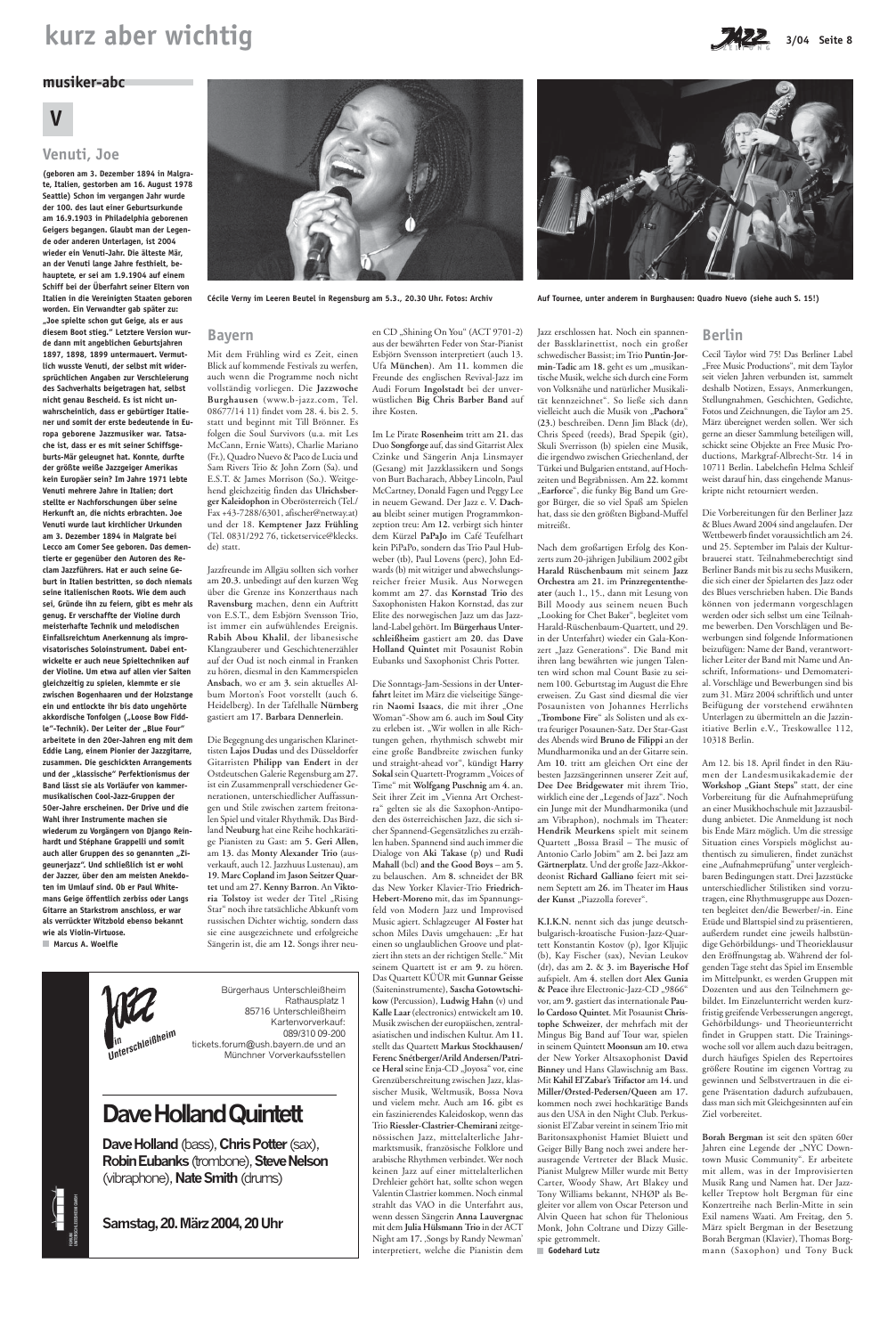(Schlagzeug), am Samstag, den 6. und Sonntag, den 7. März jeweils im Duo mit Willi Kellers und Conny Bauer. Am Montag, den 8. März präsentiert das A-Trane um 22 Uhr Borah Bergman in der großen Besetzung mit Andreas Schmidt (Klavier), Gerold Genssler (Bass), Thomas Borgmann (Saxophon) und John Schröder (Schlagzeug).

**John Schröder** markiert als Gitarrist am 19.03 in der Knorre mit dem John Schröder Trio mit Oli Potratz (Bass) und Oli Steidle (Schlagzeug) den wilden Mann. Am 25. März gastiert **Oli Bott** mit seiner interessanten Formation Vibratanghissiomo im Soultrane, die Musik ist vom Flair der Straßenzügen New Yorks und Buenos Aires geprägt. Schon um 19 Uhr präsentiert der Jazztreff Karlshorst einen Tag später am 26. März vier Trios zwischen Mainstream und Oldtime.  **Al Weckert**

### **Hamburg**

Im März wird im Birdland eifrig gesungen. Gleich drei Topvokalistinnen geben sich das Mikro in die Hand. Alle Drei haben gerade eine neue CD veröffentlicht und zählen zur Elite der europäischen Jazzgesangeskunst. Während **Viktoria** Tolstoy ("Shining on you" ACT 9701-2) sich auf die Kompositionen ihres Schwedischen Landsmannes Esbjörn Svensson verlässt, singt Anna Lauvergnac ("Come Closer" ACT 9702-2) Stücke von Randy Newman unter Mithilfe des Klaviertrios von **Julia Hülsmann** und **Ulita Knaus** ("So lost like peace" Minor Music 801110) vertraut zu Recht ihren kompositorischen Fähigkeiten und singt ihre eigenen Lieder. Vokaler Jazz ist momentan super gefragt und wenn man diese drei Ladies hört, dann weiß man auch warum. Ausgefeilte Arrangements und die Geradlinigkeit, Wärme und Eindringlichkeit der menschlichen Stimme werden bei der Darbietung durch bezaubernde und charmante Damen ja eben nicht schlechter. Viktoria Tolstoy spielt mit ihrer Band am 5.3. im Birdland, Anna Lauvergnac und das Julia Hülsmann Trio kommen am 13.3. und Ulita Knaus am 27.3.

**"Tower of Power"** stellt nun schon seit mehr als 30 Jahren die schärfste Bläsersektion in einer Funkband und das ist wirklich mehr als erstaunlich. Über die Jahre kamen immer wieder neue Gesichter hinzu, andere verabschiedeten sich, die Alten kommen wieder zurück, aber das Ergebnis blieb meist das gleiche: knallharter Funk auf den Punkt gespielt, gelungene Kompositionen, Sänger, die nicht im Vordergrund stehen, wahnsinnig ausgeschlafene Grooves und eine unglaubliche Liveperformance. Mehr Funk geht gar nicht! Am 5.3. kann man sie in der Fabrik erleben.

**Al Foster** hat etliche Jahre mit Miles Davis gespielt, mehr braucht man eigentlich gar nicht zu sagen. In den letzten Jahren stellte er sein Schlagzeug öfter in den Dienst von McCoy Tyner oder John Scofield und natürlich tritt er auch mit eigenen Formationen auf. Deswegen ist es natürlich ein Geschenk, dass er mit seiner eigenen Band im Hamburger Birdland am 10.3. zu hören ist. Mehr Legende am Schlagzeug geht schließlich gar

### nicht.

Trotz Schnee und Regen und Sturm lohnt sich auch im Winter ein Besuch auf dem Feuerschiff, schließlich ist der alte Maschinenraum ja beheizt und der sonntägliche Elb-Spaziergang geht auch leichter von der Hand, wenn man sich erst mal bei einem Jazzfrühschoppen mit hotter Musik aufgewärmt hat. Etwa am 14.3. ab 11 Uhr wenn die **Hedgehog Stompers** aufspielen oder am 28.3 ab 11 Uhr., wenn **Abbie Hübner mit seinen Low Down Wizards** die Stürme draußen vergessen lässt. Die **NDR Bigband** versucht sich an Frank Zappa! Ein behäbiges Beamtenorchester spielt die Musik des Bürgerschrecks? Kann das gut gehen? Gestern noch mit einer Hommage an Benny Goodman auf der Bühne und heute mit Bobby Brown? "Der Jazz ist nicht tot, er riecht nur etwas komisch," sagte Zappa einst, aber er kannte da wohl Colin Townes nicht. Dieser kann nämlich ebenso frei mit musikalischem Material jeder Art umgehen wie Frankieboy und sein Sprachrohr ist nun mal die Big Band und die des NDR nun ganz besonders. In diesem Projekt wird nun ganz sicher kein Song einfach nur so nachgespielt: Nein, es geht um eine kongeniale Transformierung in die Welt der Big Band. Und Colin Towns ist genau der richtige Mann dafür. Sicherlich hätte Zappa daran seinen Spaß und darauf kommt es doch an, irgendwie. Am 26.3. im Rolf-Lieber-

mann-Studio.  **Dirk Meißner**

### **Mitteldeutschland**

"Gay" ist ein Jazz-Projekt des Michael Schiefel Trios, der Formation des Ausnahmesängers mit der androgynen Stimme. Angezogen von der neu entstehenden Berliner Jazzszene zog es Michael Schiefel Anfang der 90er dorthin. Seitdem begeistert er mit seinen verschiedenen Solound Bandprojekten Jazzfans im In- und Ausland. Michaels neue CD "Gay" mit dem Gitarristen Christian Kögel und Andreas Schmidt am Piano/Keyboard erweitert die Palette seiner Solo-Projekte. In Verbindung mit seiner markant virtuosen Stimme experimentiert er mit den Ausdrucksmöglichkeiten von Loop-Geräten und anderer Elektronik. Aus dieser einzigartigen Kombination entstehen so Gefühle der Leidenschaft und Entfremdung. Die Trio-Musik fusioniert Jazz, Elektronik, Chanson und Couplet. **Dresden, Neue Tonne, 19.3. Mathias Bäumel**

Ein Konglomerat Jenaer Veranstalter erweckte auf Initiative des Jazzclubs Jena vor zehn Jahren den **Jenaer Jazzfrühling** zum Leben. Beginnend am 9. März wird sich der zehnte Jahrgang über zwei Monate hinweg neben Konzerten aller Couleur dem Saxophon widmen. **Jessica Lurie und Ken Vandermark** sind dabei nicht wegzudenken. Doch auch dem Nachwuchs wird ein breit gefächertes Podium bereit gestellt. Neben dem obligatorischen Konzert der Bigband der Jenaer Musik- und Kunstschule ist die bereits bewährte junge Berliner Ausnahmeband **Olaf Ton** zu erleben. Diese "jungen Wilden" bewährten sich bereits beim bundesweiten Jazz-Nachwuchsfestival 2003 in Leipzig. Die Bandmitglieder studieren bis auf den Trompeter Richard Koch (UDK Berlin), allesamt an der Berliner Musikhochschule Hanns Eisler und spielen zum Teil bereits seit zehn Jahren miteinander. **Jena, 9., 12., 16., 22.3.**

Seit vier Jahren ist im Leipziger Gewandhaus im Monat März das Crossover-Festival **Strings of fire** angesagt. Hier treffen sich bemerkenswerte kammermusikalische Ensembles und präsentieren Interessantes sowie Unbekanntes aus dem Schmelztiegel der Szene; also kein Weichspüler-Crossover à la Vanessa Mae, sondern anspruchsvolle Grenzüberschreitungen zwischen Klassik-, Jazz-, Pop- und Ethnomusik. Waren es beim 2. Festival noch acht Formationen, die an zwei Abenden jeweils vier einstündige Konzerte boten, werden zur vierten Auflage nur noch zwei Truppen pro Abend zu erleben sein. Themengemäß (Northern Lights) wird es ein Treffen der skandinavischern Jazzszene. Neben Rebekka Bakken, die gemein-

**Rising Star am 5.3. im Hamburger und am 12.3. im Neuburger Birdland: Viktoria Tolstoy**



### **Leipzig, Gewandhaus, Mendelssohn-Saal, 19. bis 20.3.**

Offenbar hat sich Leipzig im März dem Crossover verschrieben. Das klassische Kunstlied und der Jazz sind in dessen vielfältigen Bereichen eine eher ungewöhnliche Verbindung. Der Leipziger Pianist, Komponist und Dirigent Stephan König wagt gemeinsam mit den Sängerinnen Kathrin Göring (Mezzosopran) und Ines Agnes Krautwurst (Mezzosopran) ein solches Experiment. Ausgangspunkt dafür war der Liederzyklus "Songs of Travel" des englischen Komponisten Ralph Vaughan Williams. Sinnlich und homogen interpretieren sie klassische und jazzige Versionen dieser romantischen Kunstlieder aus



Stellt am 19.3. in der Dresdner Tonne sein Jazz-Projekt "Gay" vor: Michael Schriefel

dem Jahre 1904. Genau 100 Jahre später sind solche Reisen zwischen den Welten durchaus erlaubt. Leipzig, NaTo, 12. und 13. 3., 20.30 Uhr  **Barbara Lieberwirth**

Der sächsisch-tschechischen Freundschaft zollt noch ein weiteres Konzert tschechische Musiker. Das Quartett "Flavours" um den hoch begabten jungen Gitarristen und Berklee-Absolventen Dávid Doruzka gewann 1998 den Nachwuchs-Kompositionspreis der Tschechischen Jazzgesellschaft und war bereits zweimal Sieger beim Gitarrenfestival Prag. Doruzka, Enkel des tschechischen "Jazzpapstes" Dr. Lubomir Doruzka, wird für den talentiertesten jungen Nachwuchsgitarristen auf der tschechischen Jazzszene gehalten. Sein Quartett (Miloš Dvoracek – dr, Radek Zapadlo – sax, Ondrej Štajnochr – b) spielt Eigenkompositionen, arrangiert von verschiedenen Bandmitgliedern. Dabei umfasst das stilistische Spektrum fast alles zwischen Bossa-Nova-Jazz, Rock, Funk und Blues bis zum Modern Swing. **Dresden, Neue Tonne, 12.3.**

Doch auch deutsch-amerikanische Freundschaft lebt, und zwar durch hart swingenden Postbop aus New York und Germany. Im März 2004 tourt das **Lars Haake Quartet** (Haake – as, Stephan Fuchs – p, Georg Karger – b, Hans Hafner – dr) erneut in Deutschland. Der in New York lebende Altsaxophonist spielt mit seiner Band "contemporary standards" und eigene Kompositionen. Das Repertoire umfasst unter anderem Stücke von Keith Jarrett, John Scofield und Pat Metheney, Lars' Eigenkompositionen knüpfen an den Stil Joshua Redmans und Kenny Garretts an. **Dresden, Neue Tonne, 5.3.**

## **kurz aber wichtig 3/04 Seite 9** 3/04 Seite 9





**chen: Richard Galliano**



e 19,-



Herbert Wiedemann/Klaus Ignatzek **Jazzklavier – Blues** mit CD, Paperback, 126 Seiten CB 1063, ISBN 3-930079-63-1 e 29,-

ielpraxis und Technik des<br>lues- und Boogieklaviers



Herbert Wiedemann/Christian Willisohn **The Real Blues 'n Boogie Buch** Spielpraxis und Technik des Blues- und Boogieklaviers, mit CD, 112 Seiten CB 1053, ISBN 3-930079-53-4 e 29,-



**ConBrio Verlagsgesellschaft** Brunnstr. 23, 93053 Regensburg Postfach 10 02 45, 93002 Regensburg Tel. 0941/945 93-0, Fax 0941/945 93-50 E-Mail: info@conbrio.de, www.conbrio.de

Jan Henning feat. Brian Auger **Sunset Avenue** Guitar Lab Records GL 2210



**Eddie "Lockiaw" Davis** Hey, Lock! Ocium OCM 0041

### jazz-network.com

Hohnerstr. 23, D-70469 Stuttgart [A Division of LeiCom GmbH]<br>Fon +49.711.3966294 Fax +49.711.3966295 www.jazz-network.com